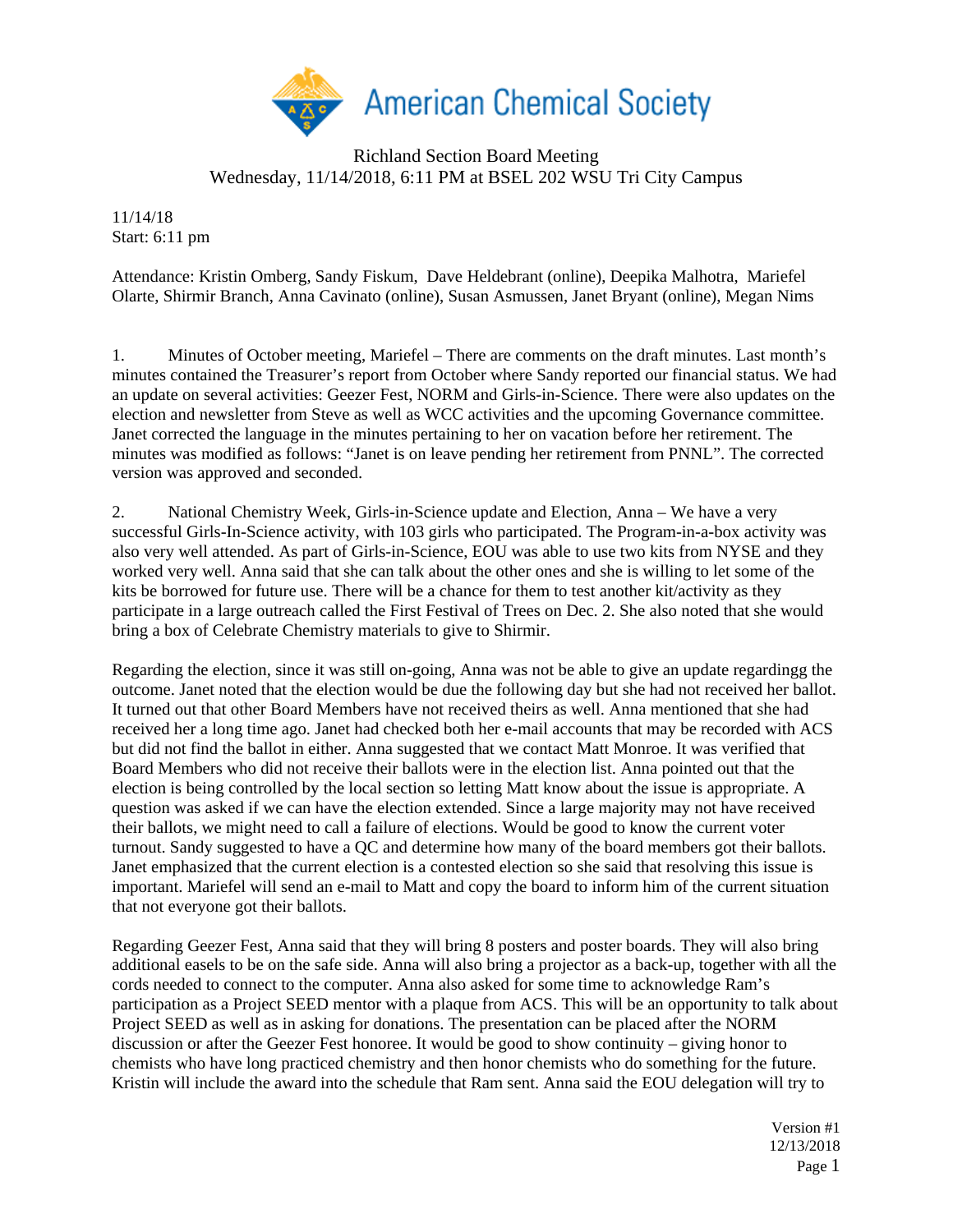

Richland Section Board Meeting Wednesday, 11/14/2018, 6:11 PM at BSEL 202 WSU Tri City Campus be at the venue between 5:15 – 5:30 pm, with plenty of students to help set-up the room and clear up afterwards. Anna was congratulated for the student's 9<sup>th</sup> year award.

3. Treasurer's report for October, Sandy – For the Richland section, Sandy noted that we did not have income this time but we did get two notifications for coming income: a. FY19 annual allotment, \$ 7, 768 and b. \$2000 on a Local Section Leadership Development Grant. The allotment will be nominally the same as last year's (~\$7800 last year) and will be received after we finish the report. We also paid the City of Richland, \$350 using debit for extended damage deposit, and Visual Verve for the newsletter, \$240. \$50 spent for the VISA gift card but this amount needed to be updated with the actual cost (already reflected in the attached report). Janet also asked if we prepared something for the CBC poster prize winners. Previous awards seemed to be on the order of one \$50 and two \$25 and will be given as gift cards. Savings at \$18, 899 and checking at \$13, 808.

4. GeezerFest Update, Dave and Sandy – Clarified that it is officially called the Annual Social, euphemistically called as GeezerFest. Dave said that all the licenses were in order and paid for, caterers were already reserved and we were already booked. Everything was lined up and only thing needed was setting up this coming Friday. There was a clarification whether the caterer will be serving the wine and it was confirmed that they will. The caterer will also bring glasses. Kristin listed the program: 5:30 would be for set-up, 6:00-6:20 would be meet and greet and poster session; 6:20-6:30 would be remembrance of Karen Grant and Joseph Soldat, 6:30 onward would be humble bragging about NORM, followed by the Senior Chemist Panel. The emcee would likely be the moderator for the panel. Sandy suggested that Kristin prepare some canned questions, just in case no one asked questions. Following this will be the award for Ram for Project SEED to be followed by John LaFemina's talk on the importance of authenticity and mentoring. Sandy noted that by law, the caterer's need to quit serving wine an hour before the event. There will be a wine break before John LaFemina's talk. Last call for drink would be given after Ram's award or even before the beginning of the Senior Chemist's Panel. Mariefel mentioned that we are also preparing for audio (mic, speaker) just in case these will be needed. We also have enough easels. We are expecting 11 posters: 3 from CBC and 8 from EOU. We also have the certificates for the honorees. Mr. Soldat's son, Kelvin and daughter-in-law, Meg will be coming.

5. NORM Finances and Closing Books, Janet and Sandy – The only income we are waiting for will be coming from the City of Richland and will be coming in December. The ACS meeting planner was busy doing the Fall regional meeting but after that, they will cycle back to us to close the accounting books. Sandy also mentioned that the NOR Board had not negotiated the check yet. Janet had followed up but did not receive feedback. Sandy was also able to order the IRS forms (1099 and 1096) that we need to report the income and the payment we gave to Sheryl Betterton for the website. There will be one more final bill to close out the web. Janet will make sure she did that in December so we can close out 2018. We also wrote out a check to Maoyu Wang for \$462.42 as travel expense for the younger chemist attendee for NORM. We have about \$29000 in our checking account. We also need to pay 20% of the final income to the NOR Board. Lastly, Janet will wear her NOR Board chair hat at GeezerFest to hand out certificates for folks who were not at the Awards Banquet. Over all, we did great at NORM.

6. 2018 Annual Report, Kristin – Ram gave a reminder about the Annual Report Form, which will need to be accomplished in the next month or so. These are due on Feb. 15<sup>th</sup>. Ram is on the hook as Past Chair for this. There was a clarification whether this was for the NORM or for the Local Section. The point of discussion is for the Local Section Report.

> Version #1 12/13/2018 Page 2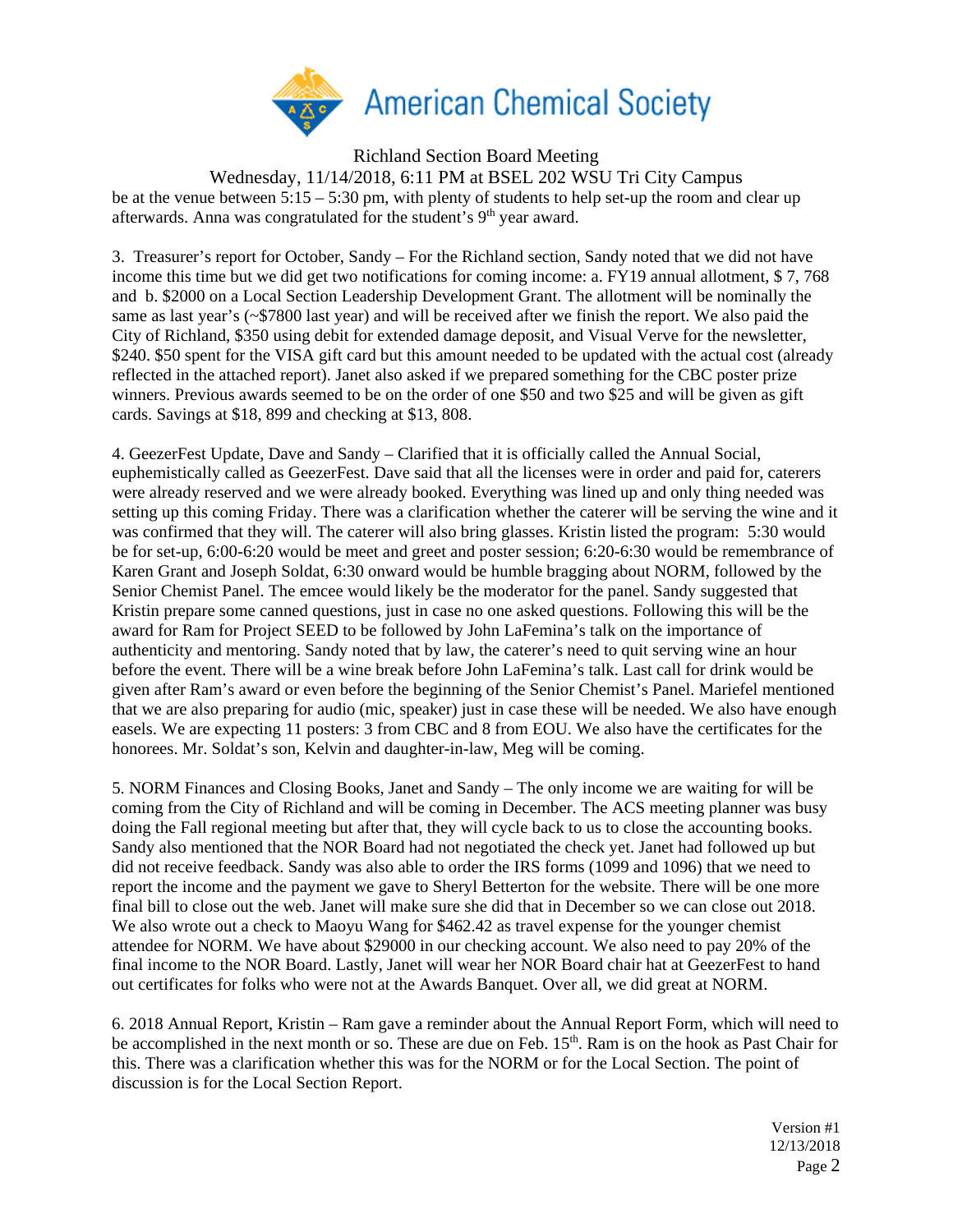

Richland Section Board Meeting Wednesday, 11/14/2018, 6:11 PM at BSEL 202 WSU Tri City Campus The NORM report still needed to be closed but that could not happen without the final NORM report from the headquarters. Janet thanked the folks for submitting their NORM reports.

7. PR makeover report, Kristin – Discussion was bumped to the next meeting.

8. By-laws Committee Update, Janet – Janet and Ram will work together in using the format by the Constitution and By-laws Committee, which is a national committee overseeing the by-laws management. This committee had streamlined the process. Janet and Ram will present a report after going through the template by early next year.

9. IPG update – Vanda was not available to give an update on the IPG. Janet noted that closing it is important so we can have future funding.

10. Strategic Workshop, Kristin – We were given a grant to conduct a Strategic Workshop. We also sent out inquiry to the general membership, through the newsletter, for interest in participation from the members but did not get a feedback. However, the organizers would like to start scoping this calendar year, through an hour-long telecon. We have been in contact with Cassandra Evans, who was assigned to help us scope it with an SPR expert. Janet is happy to participate, and Kristin will extend it to Ram as well as the nominees. We will include the whole Board.

11. Government Affairs Committee – Since we had a quorum, Janet noted that the proposal was very well presented and she made a motion that the Board approve to have a Government Affairs Committee in the Richland Section. This motion was passed. The incoming president, Bonnie Charpentier, will be continuing the work that were done previously, including Allison's advocacy efforts. Kristin will be in touch with her to learn more about her plans.

Kristin also mentioned her other positions at ACS at Janet's request. Kristin serves at the Budget and Finance committee and is the past-chair of said committee. Budget and Finance oversees the topline budget. It will be interesting because the current ACS CFO will be retiring next year. She also serves as a Board of Trustee in the Member Insurance Programs, which is part of the ACS Board of Directors. She is also the chair of the new insurance plans and is learning a lot about insurance.

12. Updates from Attendees and Committee Chairs – Megan reiterated the planned WCC activities that Shirmir mentioned previously, including the two-part series on Hanford history. Megan had been talking with Anna King, an NPR employee here in the Tri-Cities. Ms. King has a program called the Daughters of Hanford and she offered to help moderate the panel discussion that the Daughters of Hanford will do. The event will be around March, in time for Women's History Month. Shirmir also reached out to other groups like SPARK to partner and sponsor the event with us.

Susan mentioned that EYH is scheduled on February  $9<sup>th</sup>$ . The room was already confirmed and booked. The event will be hosted at CBC. They are looking for female volunteers to run presentations or help with running the event. The event will occur from 8am to 12nn, then we will have lunch and a keynote speaker. We were promised 100 attendees. The event is to be hands-on and interactive and instructions to be repeated 3x. Shirmir mentioned that Anna will bring a box of booklets that can be used. Susan pointed out that these may go awry since the activities are more hands-on. We can include the booklets as part of the giveaway materials. Shirmir confirmed that MESA was doing the PR for their schools and that we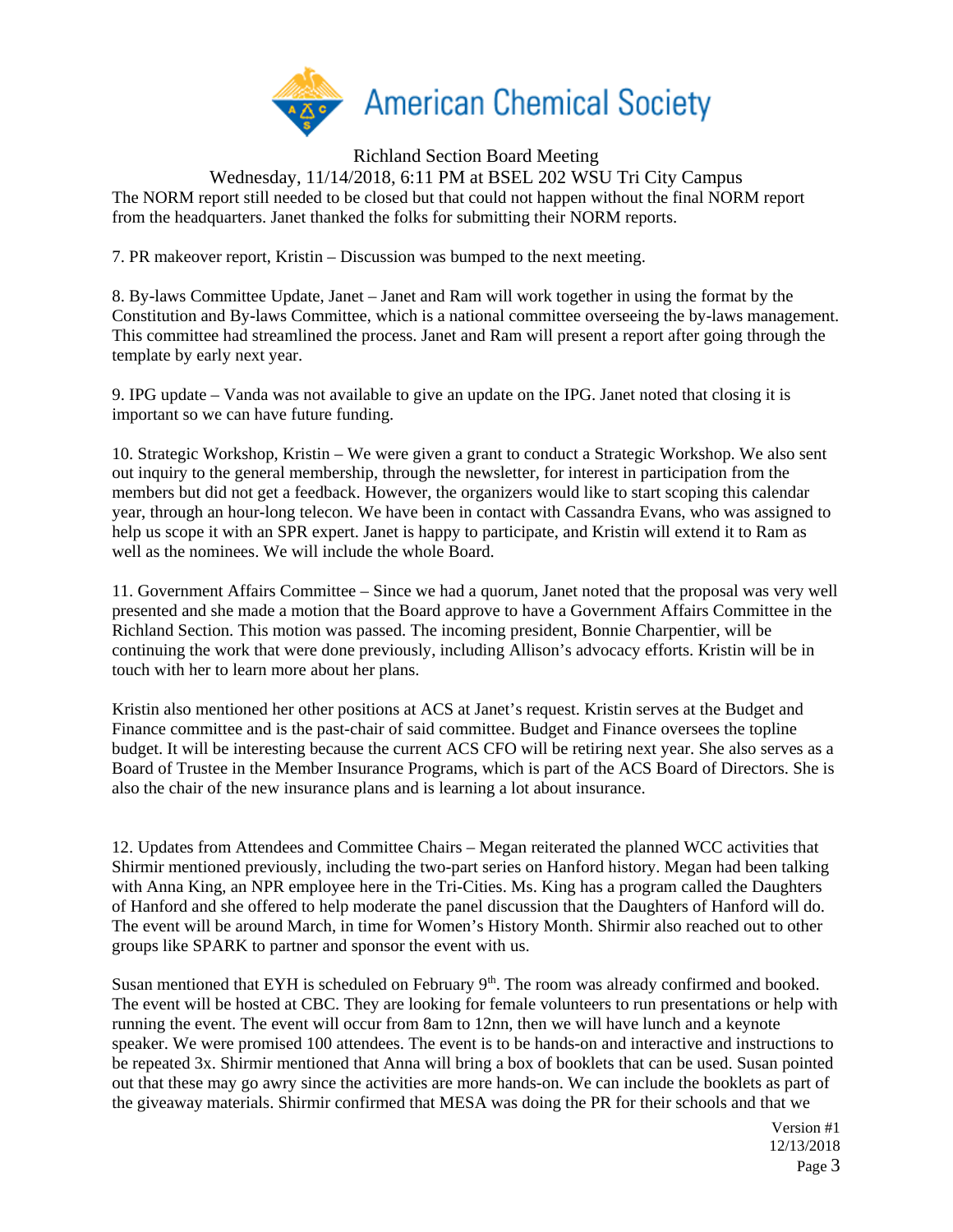

Richland Section Board Meeting

Wednesday, 11/14/2018, 6:11 PM at BSEL 202 WSU Tri City Campus would be responsible for the others. Susan mentioned that they have been already asking for people to sign-up to make sure that they have the line-up ready by Feb. 9<sup>th</sup>. MESA is paying for the buses that will bring the participants to the venue from their schools.

Shirmir gave an update regarding the first part of the planned WCC activity. The first talk will be Hanford History Talk and will be led by Cal Delegard and Michele Gerber. They will do a variation of the talk they did at NORM. WCC already met with representatives from the REACH Museum and they concluded that the event should be very doable at the REACH. The event is planned in February, to be followed by the Daughters of Hanford in March. Megan clarified that the "daughters" in the Daughters of Hanford is a reference to nuclear fission products. Sandy asked if we need to pay the REACH. Susan described two options: a. we can work with them and then the Museum will require payment, i.e. attendees will have to pay admission or b. we can sponsor the event and then the event will be free to attendees. The Museum rate is very reasonable at \$75/hour. We will have access to a classroom that can accommodate 80 people. The room has a projector, screen, microphone and podium. The back of the wall opens to a big atrium where we can put in the food so people can attend the talk and get refreshments. The museum does not have restrictions on catering so we can bring the food that we want. Sandy suggested that WCC reach out to AIChE to see if they will be willing to partner with us, help with the cost of the event. Kristin also mentioned she received an e-mail from a representative from AIChE so we can also reach out to AIChE through that contact. The plan is to have this event on a Friday evening. Janet mentioned that the reception given by Allison during NORM costed about \$5000, without the alcoholic beverage that was provided by the local section. This was with dinner and full catering for a 100 people. WCC is looking for more like a Costco plate, such as vegetables, no catering and no alcohol – more family-friendly.

Janet mentioned that she will bring the extra NORM bags to the GeezerFest.

Sandy mentioned that we need to work on the FY19 budget. She asked for participants. Janet reminded that committees who require funding for next year to give that information to Sandy as soon as possible so she can have a zero-draft budget.

Meeting adjourned: 7:09 pm